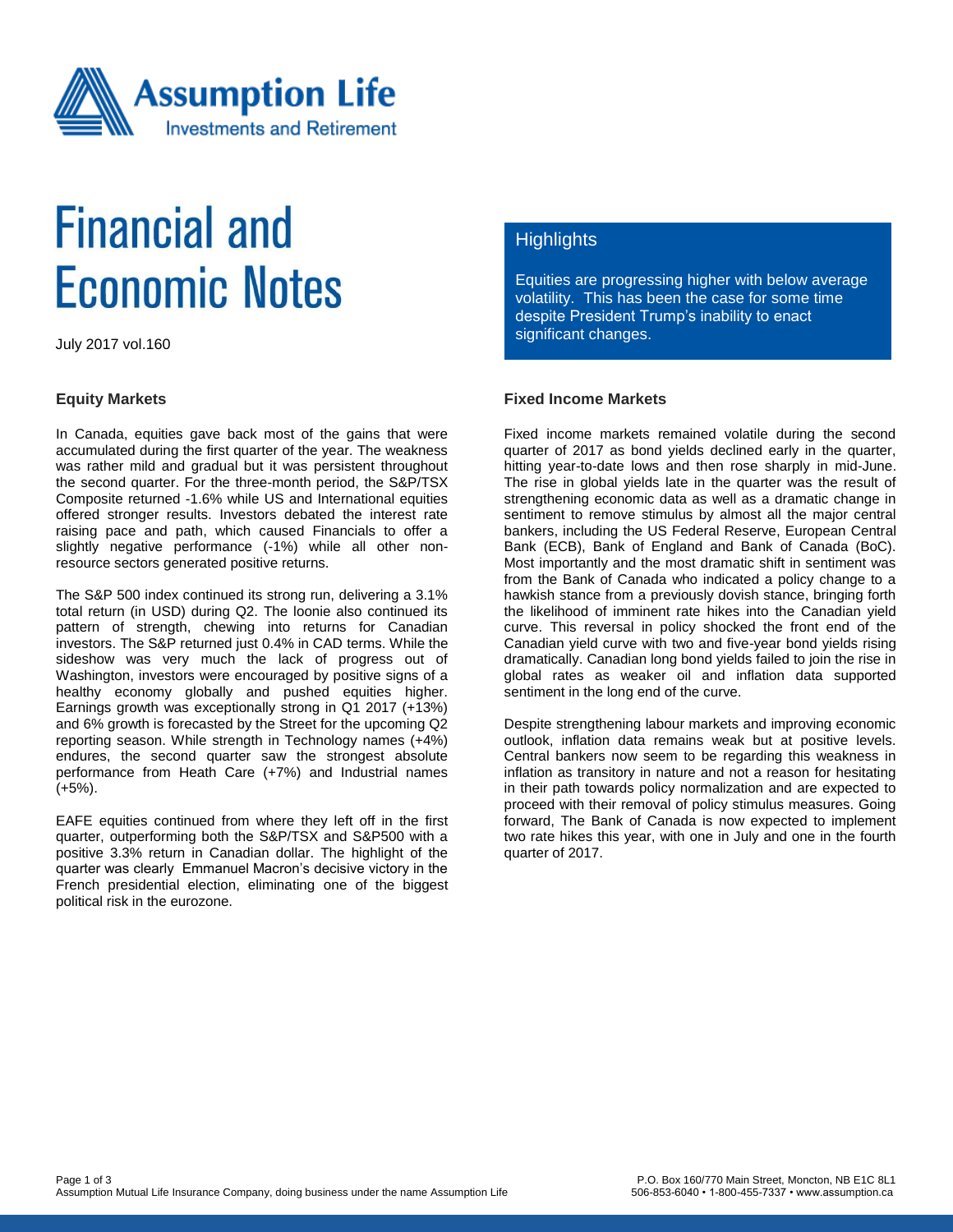

# **Financial and Economic Notes**

### **Assumption Life Investment Funds**

Applicable for Registered Pension Plan clients only

**Gross returns as of June 30, 2017**

| <b>FUNDS</b>                                     | 1 MTH<br>% | <b>YTD</b><br>%  | 1 year<br>%      | 2 years<br>%     | 3 years<br>%     | 4 years<br>℅ | 5 years<br>%     |  |  |  |  |
|--------------------------------------------------|------------|------------------|------------------|------------------|------------------|--------------|------------------|--|--|--|--|
| <b>ASSUMPTION / LOUISBOURG FUNDS</b>             |            |                  |                  |                  |                  |              |                  |  |  |  |  |
| <b>Balanced Fund - RPP</b>                       | $-1.1$     | 2.7              | 8.7              | 5.3              | 5.3              | 8.5          | 8.9              |  |  |  |  |
| Multi-Index                                      | $-1.7$     | $\overline{3.3}$ | 8.5              | 5.5              | 6.2              | 8.9          | 8.9              |  |  |  |  |
| <b>Canadian Dividend Fund</b>                    | 0.2        | $-0.7$           | 10.8             | 7.3              | 2.0              | 8.8          | 9.6              |  |  |  |  |
| S&P / TSX Index                                  | $-0.8$     | 0.7              | 11.1             | 5.3              | 3.1              | 9.0          | 8.7              |  |  |  |  |
| <b>U.S. Equity Fund (\$CAN)</b>                  | $-1.8$     | 2.8              | 13.8             | 6.1              | 11.3             | 16.8         | 17.4             |  |  |  |  |
| S&P 500 Index (\$ CAN)                           | $-3.3$     | 5.9              | 17.9             | 12.9             | 17.1             | 19.2         | 20.3             |  |  |  |  |
| <b>Money Market Fund</b>                         | 0.0        | 0.2              | 0.4              | 0.4              | 0.5              | 0.6          | 0.6              |  |  |  |  |
| SCM 91 Day T-Bills                               | 0.0        | 0.2              | 0.5              | 0.5              | 0.6              | 0.7          | 0.8              |  |  |  |  |
| <b>Canadian Equity Fund</b>                      | 0.2        | $-1.2$           | 11.1             | 6.5              | $-0.6$           | 7.5          | 7.6              |  |  |  |  |
| S&P / TSX Index                                  | $-0.8$     | 0.7              | 11.1             | 5.3              | 3.1              | 9.0          | 8.7              |  |  |  |  |
| <b>Fixed Income Fund</b>                         | $-0.9$     | $\overline{2.7}$ | 1.2              | 3.0              | 3.9              | 4.4          | 3.6              |  |  |  |  |
| <b>SCM Universe Bond Index</b>                   | $-1.2$     | 2.4              | 0.0              | 2.6              | $\overline{3.8}$ | 4.2          | 3.3              |  |  |  |  |
| <b>Growth Portfolio</b>                          | $-1.6$     | 3.0              | 10.6             | 7.2              | 6.4              | 11.6         | 12.9             |  |  |  |  |
| Multi-Index                                      | $-1.9$     | 3.6              | 13.9             | 6.8              | 6.7              | 11.3         | 11.8             |  |  |  |  |
| <b>Balanced Growth Portfolio</b>                 | $-1.4$     | 2.8              | 8.2              | 5.7              | 5.5              | 9.9          | 10.8             |  |  |  |  |
| Multi-Index                                      | $-1.7$     | $\overline{3.2}$ | 10.5             | 5.8              | 5.9              | 9.5          | 9.7              |  |  |  |  |
| <b>Balanced Portfolio</b>                        | $-1.2$     | $\overline{2.8}$ | 6.9              | $\overline{5.0}$ | $\overline{5.4}$ | 8.4          | $\overline{8.7}$ |  |  |  |  |
| Multi-Index                                      | $-1.5$     | 2.9              | 6.9              | 4.7              | 5.2              | 7.7          | 7.5              |  |  |  |  |
| <b>Conservative Portfolio</b>                    | $-0.9$     | 2.5              | 4.9              | 4.4              | 4.5              | 6.5          | 6.2              |  |  |  |  |
| Multi-Index                                      | $-1.3$     | 2.6              | $\overline{3.4}$ | $\overline{3.6}$ | 4.4              | 5.8          | 5.3              |  |  |  |  |
| <b>Canadian Small Capitalization Equity Fund</b> | 0.2        | $-4.9$           | 10.2             | 11.4             | $\overline{1.7}$ | 11.1         | 12.1             |  |  |  |  |
| <b>BMO NB Small Cap Weighted Index</b>           | 0.5        | $-4.1$           | $\overline{3.8}$ | 6.7              | $-1.6$           | 6.7          | 5.1              |  |  |  |  |
| <b>Momentum Fund</b>                             | $-2.7$     | $-6.3$           | $-4.2$           | 10.7             | 3.8              | 9.4          | 10.6             |  |  |  |  |
| S&P / TSX Index                                  | $-0.8$     | 0.7              | 11.1             | 5.3              | $\overline{3.1}$ | 9.0          | 8.7              |  |  |  |  |
| <b>FIDELITY FUNDS</b>                            |            |                  |                  |                  |                  |              |                  |  |  |  |  |
| <b>Canadian Opportunities Fund</b>               | $-1.3$     | 1.8              | 9.1              | 7.9              | 9.0              | 11.5         | 12.1             |  |  |  |  |
| S&P / TSX Small and Mid Cap Combined Index       | 0.6        | 1.1              | 7.3              | $\overline{3.8}$ | $\overline{0.3}$ | 7.0          | $\overline{7.0}$ |  |  |  |  |
| <b>True North Fund</b>                           | $-1.0$     | 1.8              | 8.9              | 5.7              | 6.8              | 11.1         | 12.6             |  |  |  |  |
| S&P / TSX Index                                  | $-0.8$     | 0.7              | 11.1             | 5.3              | $\overline{3.1}$ | 9.0          | 8.7              |  |  |  |  |
| <b>International Growth Fund</b>                 | $-4.1$     | 16.1             | 18.0             | 8.8              | 12.7             | 15.0         | 15.7             |  |  |  |  |
| MSCI EAFE Index                                  | $-4.0$     | 10.2             | 20.3             | 6.0              | 8.1              | 12.0         | 14.1             |  |  |  |  |
| <b>Europe Fund</b>                               | $-4.5$     | 13.2             | 21.6             | 4.6              | 6.8              | 11.6         | 14.1             |  |  |  |  |
| <b>MSCI</b> Europe Index                         | $-4.9$     | 11.7             | 21.1             | 5.8              | 6.6              | 12.1         | 14.2             |  |  |  |  |
| <b>American Disciplined Equity Fund</b>          | $-3.9$     | 5.8              | 16.7             | 7.6              | 15.1             | 18.2         | 19.3             |  |  |  |  |
| S&P 500 Index (\$CAN)                            | $-3.3$     | 5.9              | 17.9             | 12.9             | 17.1             | 19.2         | 20.3             |  |  |  |  |
| <b>NorthStar Fund</b>                            | $-2.9$     | 3.1              | 7.9              | 6.5              | 11.7             | 15.9         | 19.3             |  |  |  |  |
| <b>MSCI World Index</b>                          | $-3.5$     | 7.2              | 18.2             | 9.3              | 12.4             | 15.5         | 16.9             |  |  |  |  |
| <b>Monthly Income Fund</b>                       | $-0.8$     | 2.5              | 5.4              | 6.1              | 6.4              | 8.2          | 8.9              |  |  |  |  |
| Multi-Index                                      | $-1.7$     | 3.3              | 8.5              | 5.5              | 6.2              | 8.9          | 8.9              |  |  |  |  |
| <b>Canadian Asset Allocation Fund</b>            | $-1.7$     | 2.0              | 5.8              | 5.0              | 4.9              | 8.8          | 8.5              |  |  |  |  |
| Multi-Index                                      | $-1.7$     | 3.3              | 8.5              | 5.5              | 6.2              | 8.9          | 8.9              |  |  |  |  |
| <b>Far East Fund</b>                             | $-1.6$     | 23.4             | 24.2             | 9.1              | 15.2             | 15.8         | 15.3             |  |  |  |  |
| MSCI AC FE ex Jap (G)                            | $-2.0$     | 19.3             | 28.2             | 8.2              | 12.6             | 13.7         | 13.6             |  |  |  |  |